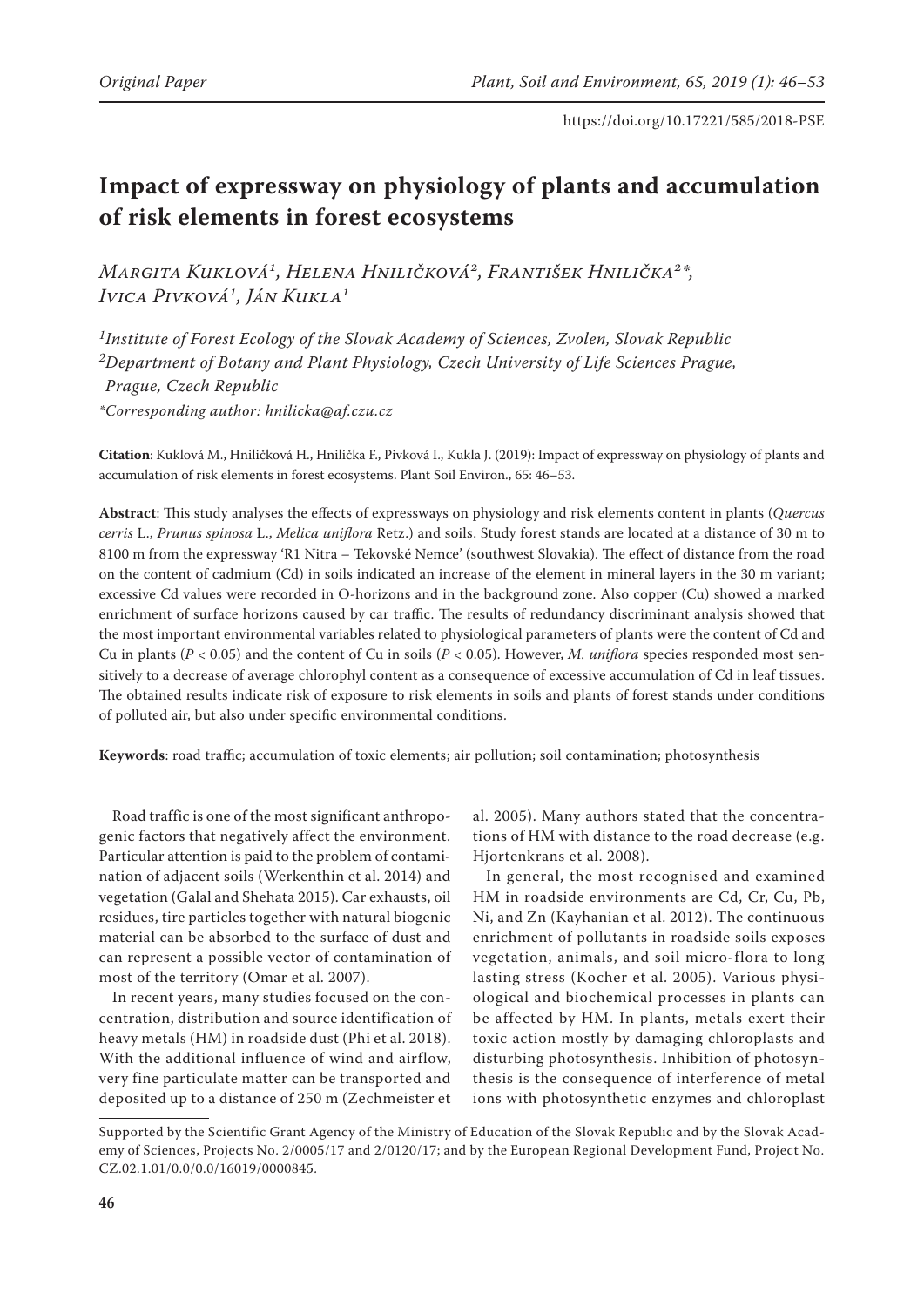membranes (Aggarwal et al. 2012). At a cellular level, an accumulation of HM can cause damage leading to the formation of reactive oxygen radicals (Rai et al. 2016). The soil coper (Cu) contamination resulted in the decline of photosynthetic pigments (Lin and Jin 2018). Results of John et al. (2008) indicated that higher concentrations of Cd and Pb showed a decrease in growth, pigment, proline, protein and sugar content in biomass yield. Plants growing in metal-polluted sites can exhibit altered metabolism, growth reduction, lower biomass production and metal accumulation (Roje et al. 2018).

The study transect (Southwest of Slovakia) is an anthropic-biotic complex, which consists of a set of natural and man-in part, or completely altered dynamic systems, as well as the newly created artificial elements. The region has an economy based predominantly on industrial and commercial activities. An increase of sulphur dioxide  $(SO<sub>2</sub>)$ , nitrogen oxides (NO<sub>x</sub>), ozone (O<sub>3</sub>) and particulate matter pollution was reported in this region. Contaminants represent mainly lead, copper, cadmium and arsenic (Report 2013). The expressway is an important tool of transportation in this region since November 2011. Due to the fact that soils and plants could be a main source for dust and a reservoir for the deposition of dust, it is important to assess the effects of traffic on the distribution and levels of heavy metals in roadside soils and plants. Our hypothesis was that the physiological characteristics and content of toxic elements in plants species are more optimal in the background zone than near the highway, because of the higher level of traffic. Therefore, for a better understanding of the spatial distribution of the measured physiological parameters and toxic element concentrations (Cd, Cu) in plants (*Quercus cerris* L*.*, *Prunus spinosa* L., *Melica uniflora* Retz.) and soils, this study has focused on forest ecosystems located near highway and in the background zone.

# **MATERIAL AND METHODS**

**Study plots**. The expressway 'R1 Nitra – Tekovské Nemce' (at a distance of 41.5 km) is situated in Southwest Slovakia and passes mostly through agricultural landscape in which forest geobiocoenoses are preserved in the form of larger or smaller enclaves. The research plots are situated in the segment of geobiocoene type of *Querci-Fageta typica* (G1, G3, G4) and *Fagi-Querceta typica* (G1, G5). Plot G1 represents a stand at the age of 70–90 years, plots G2–G4 of 60–80 years and plot G5 of 60–80 years. Study plots G1 to G4 are located at the distance of 30 m (edge of the forest stand) and 50 m (closed forest stand) from the expressway; the control plot G5 at a distance of approximately 8000 m (edge of the forest stand) and 8100 m (closed forest stand) from R1.

**Soil analyses**. Soil samples were taken from segments of geobiocoenoses located on plots G1 (Dystric Luvisol), G2 (Haplic Luvisol), G3 (Dystric Cambisol), G4 (Protostagnic Cambisol) and G5 (Dystric Cambisol) in July 2016. Surface humus (O-horizon) and mineral soil samples (from layers 0–5, 10–20 and 20–30 cm) were taken by random sampling at each of five plots at a distance of 30 m (plots G1–G4) and 8000 m (G5) from the expressway in triplicate. Values of soil reaction were determined potentiometrically by a digital pH meter Inolab pH 720 (Weilheim, Germany). Nitrogen total ( $N_t$ ) and carbon total ( $C_t$ ) content was determined by the NCS analyzer FLASH 1112 (Hanau, Germany). Total contents of Cd and Cu in soil samples were determined in the *aqua regia* extract (HNO<sub>3</sub> + HCl 1:3) by the methods AAS-F (Cd) and AAS (Cu) using an instrument Thermo iCE 3000 (Cambridge, UK) and a GBC SensAA analyser (Braeside, Australia).

**Plant analyses**. The samples of *Quercus cerris* L*.*  leaves (taken from the bottom third of the tree crown), *Prunus spinosa* L. leaves and *Melica uniflora* Retz. stalks were obtained by stratified random sampling of each studied plot. Samples for chemical analyses of plants (100 to 200 leaves) were taken at a distance of 30 m (edge of the forest stand) and 50 m (closed forest stand) from the expressway (plots G1–G4); from control plot at a distance of 8000 m (edge of the forest stand) and 8100 m (closed forest stand). Total content of Cd and Cu in plant samples was determined in extract of concentrated  $HNO<sub>3</sub>$  by the method of AAS-GTA.

Physiological parameters of plants at a distance of 30 m from the road (G1–G4) were compared to the control variant (G5; 8000 m from the road). Samples of plants were not cleaned from airborne dust. The rate of photosynthesis  $(P_n)$  was measured on the upper surface of leaves (the middle part of the leaf blade) *in situ* using the portable gas exchange system LCpro+ (ADC BioScientific Ltd., Hoddesdon, UK). The maximum quantum efficiency of photosystem II  $(F_v/F_m)$ was measured *in situ* with the portable fluorometer OSI 1 FL (ADC BioScientific Ltd., Hoddesdon, UK). The methodology of measured physiological parameters is given in the paper by Kuklová et al. (2015). The chlorophyll (*Chl*) content was measured with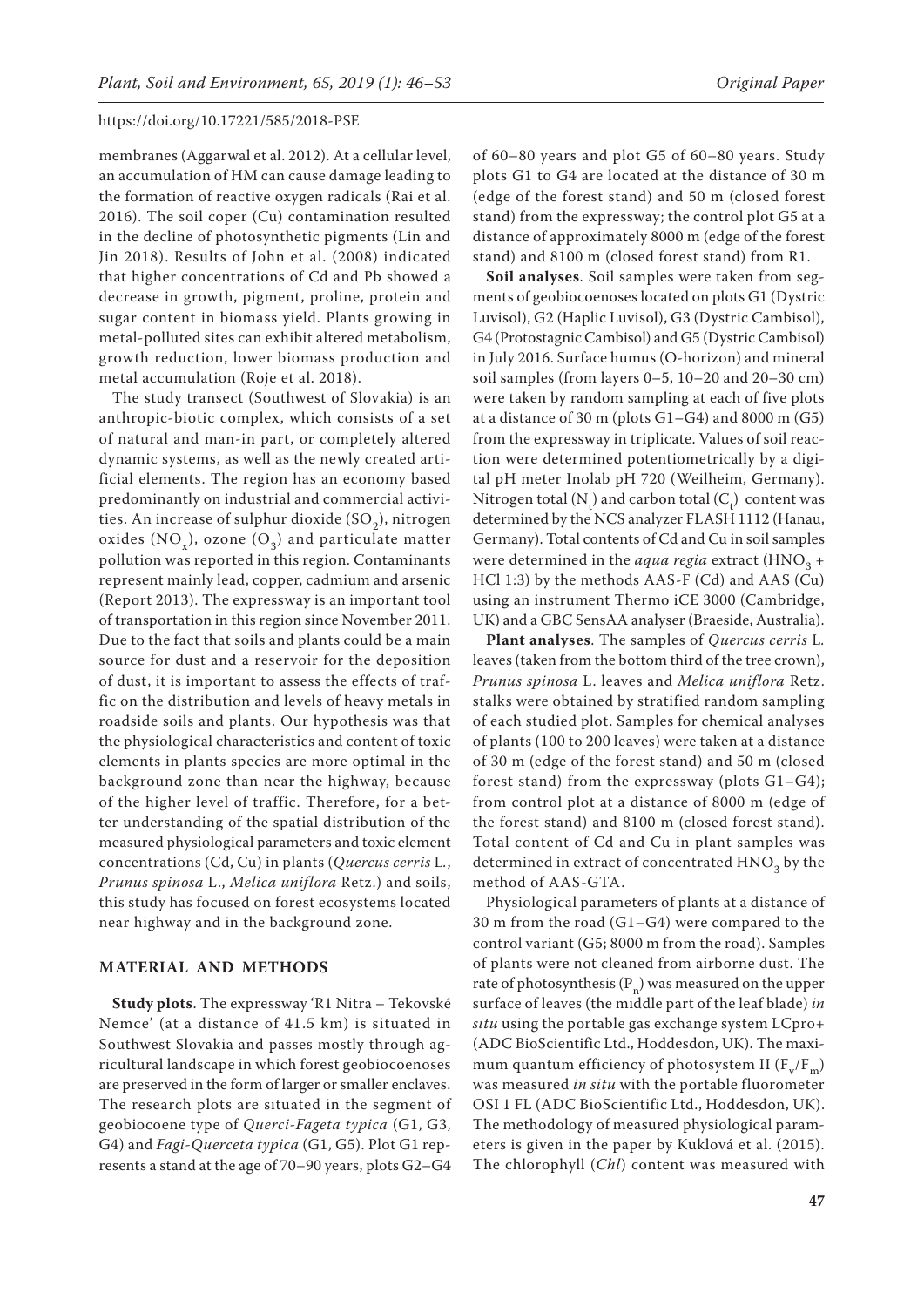the CCM-300 Chlorophyll Content Meter (Opti-Sciences, Inc., Hudson, USA).

**Data analysis**. Data were analysed with the use of a program Statistica 9 (Tulsa, USA). The variability of measured characteristics between the studied plots was tested by one-way ANOVA model and Fisher-*LSD* (least significant difference) test. The impact of distance on the content of risk elements in soil layers was analysed with the regression method, using polynomial functions. A redundancy discriminant analysis (RDA), in the R Project for Statistical Computing was used to evaluate the relationships between average toxic concentration values of soils and plants (independent variables) and physiological parameters of plants (dependent variables).

# **RESULTS AND DISCUSSION**

**Soil analyses**. Among significant variables controlling the distribution and enrichment of toxic elements in soils are pH, grain size and the amount of organic matter in the soil (Amadi and Nwankwoala 2013).  $\mathrm{N_{t}}$  and  $\mathrm{C_{t}}$  contents were determined in 0–5 cm soil layers. Within the top layers there are concentrated maximum amounts of pollutants (Kuklová et al. 2016) and the most significant impact of plant litter on chemical properties of soils (Hagen-Thorn et al. 2004). From the total amount of carbon (C) content found in

top soil layers, the following descending order can be set (%):  $4.43 \pm 0.21$  (G1) >  $3.69 \pm 0.18$  (G2) >  $3.48 \pm 0.18$  $0.17$  (G4) > 2.59 ± 0.12 (G5) > 2.11 ± 0.11 (G3). According to the classification of Šály and Ciesarik (1991) they are therefore slightly (G3, G5) to moderate (G1, G2, G4) humic soils. The values of C/N ratio on study plots varied from 11.2 to 14.6, indicating a rather rapid process of forest litter decomposition. However, the influence of plants on the chemical properties of soil is most significantly reflected in the pH value (Augusto et al. 2002). The active soil reaction in the upper (0–5 cm) mineral soil layers situated along the road varied from 4.4 (G3) to 5.6 (G4), in Dystric Cambisol on the control plot (G5) pH value of 4.70 was detected, thus pointing at acidic to strongly acidic soils in the segments of studied geobiocoenoses.

Variability of Cd in soil profiles revealed that the coefficients of regression equations indicated a higher mutual similarity of these functions only with respect to the 0–5 cm and 10–20 cm soil layers and the same response to distance from the roadway (Figure 1a). The courses indicate an increase of the Cd content in these layers on plots near the road (G1, G2). Excessive values  $(0.59 \pm 0.20 - 0.87 \pm 0.29 \text{ mg/kg})$  were recorded at O-horizons on plots near the expressway (G4, G2) but also in the background zone. According to Wieczorek et al. (2005) the concentrations of Cd in



Figure 1. Effect of distance from the road (30 m and 8000 m) on (a) the cadmium and (b) the copper content in soil layers ( $n = 3$ ,  $P \le 0.05$ ).  $R^2$  – determination coefficient

20–30  $y = -0.0025x^3 + 0.0339x^2 - 0.1536x + 0.486$  0.322  $y = -0.0417x^2 - 2.592x + 22.163$  0.938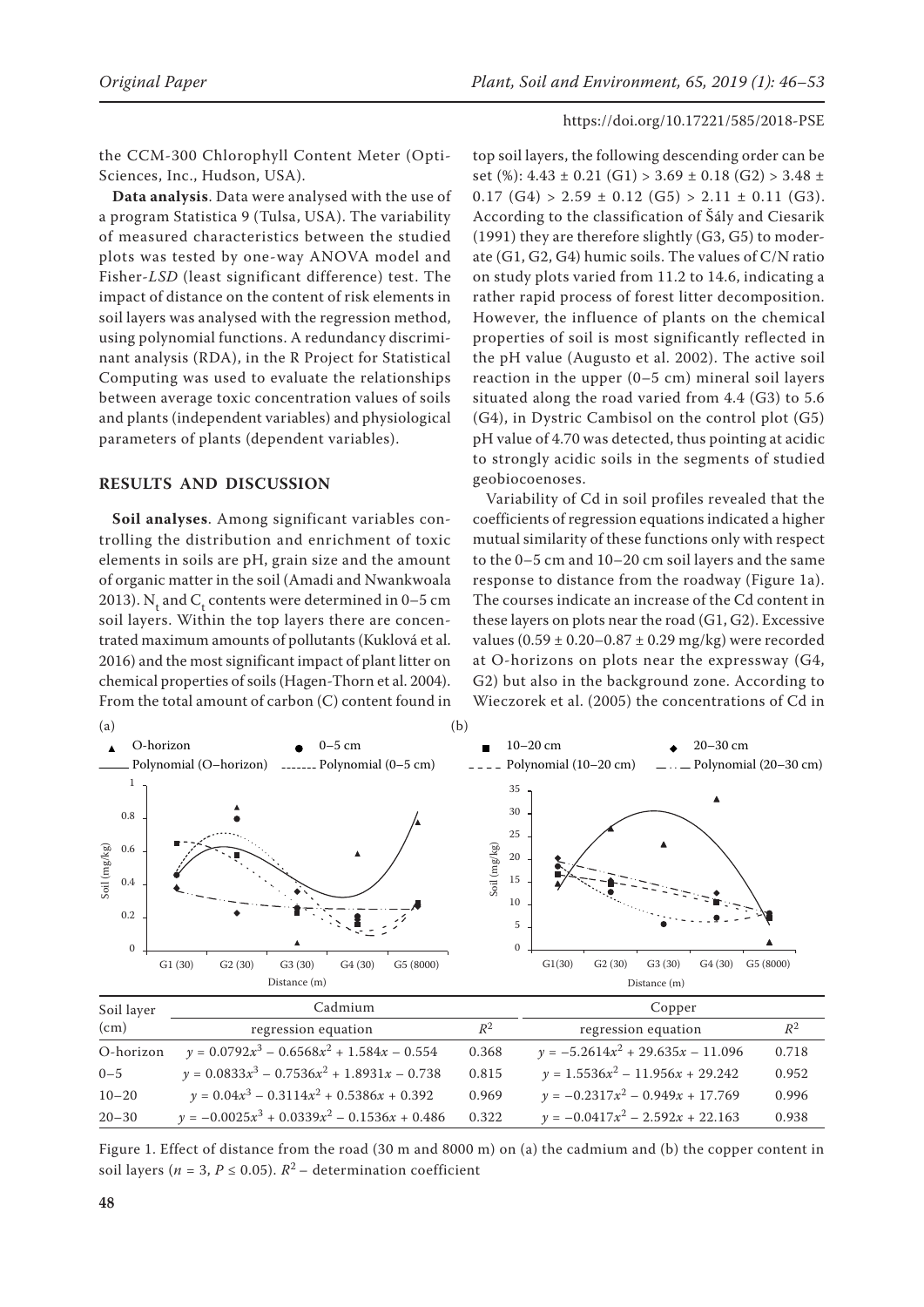soil samples in Poland (road S 51) were not correlated to the distance from road, either; however, unlike our results they were generally low (mean level was 0.015 mg/kg). The calculated worldwide mean is 0.53 mg/kg Cd in surface soils, and apparently all higher values reflect the anthropogenic impact on the Cd status in top soils (Kabata-Pendias 2011).

In the studied soil profiles, the Cu content mostly declined to the lower layers, yet, on plot G1 and G5 it slightly increased (Figure 1b). According to Oliver (1997), Cu shows relatively little variations in soil profiles and this fact can be related to the presence of Fe and Al oxides and also to the value of pH. Regression equations describing the effect of distance from roadway on the Cu content indicated a similar response in soil layers of 10–20 cm and 20–30 cm and showed almost linear courses with minimum values in the background zone (Figure 1b). On the contrary, the most of  $Cu$  ( $> 20$  mg/kg) in O-horizons on plots near expressway illustrates a typical response of chemical impurities in surface horizons caused by car traffic. However, Kabala and Singh (2001) state that soil properties contribute more to the relative distribution of metal fractions in the studied profiles to the source of pollution than distance and direction do.

**Plant analysis**. Average Cd concentrations in plants were mostly higher within the edges of forest stands and reached several times higher values of the closed forest stands. Particularly, the highest average Cd content was observed in *M. uniflora* on control plot (Figure 2). This fact could be caused by leaf surface of

grass with varying degree and coverage with bristles, which can retain dust (Jankowski et al. 2015). The results correspond with conclusions of Kachova and Atanassova (2014) that density of tree stands established right to the roads plays a role not only of a mechanical barrier for the contaminants suspended from automobile traffic but also as HM accumulators. Based on the findings, the average content of Cd in the studied plants of the edges of forest stands and closed forest stands along road was mostly above common values of Cd in plants (0.1–0.2 mg/kg) and it indicated pollution (Figure 2). Also at distances of 8000 and 8100 m *P. spinosa* (0.49–0.67 mg/kg) and *M. uniflora* (1.01 mg/kg) showed values above limit. Cd is a mobile metal and is easily received by roots of plants (Zacchini et al. 2011), causing plants chlorosis and inhibition of growth. This element significantly influences stomatal behaviour, photosynthesis, respiration and water and nutrient uptake (Cocozza et al. 2014). Depending on the species, accumulation of Cd was significantly diversified for *Q. cerris* and *M. uniflora* (Figure 2). At the distance of 30 m *Q. cerris* accumulated approximately 4 to 17 times more cadmium than at 50 to 8100 m from the road. At distances of 30 m and 8000 m *Melica uniflora* received approximately 11 to 20 times more Cd than in the closed forest stand (8100 m from the road). According to Jankowski et al. (2015) somewhat lower Cd contents in plants were recorded at *Arrhenatherum elatius* (L.) by J. Presl et C. Presl  $(0.251 \text{ mg/kg})$  and in other grasses  $(0.324 - 0.345 \text{ mg/kg})$ in a part of the E30 route compared to the forest



Figure 2. Effect of distance from the road on cadmium and copper content (arithmetic mean ± standard deviation) in plant species (one-way ANOVA, *Quercus cerris* – Cd: F(3,10) = 4.155, *P* = 0.037; *Q. cerris* – Cu: F(3,10) = 8.885, *P* = 0.0036; *Prunus spinosa* – Cd: F(3,10) = 0.871, *P* = 0.488; *P. spinosa* – Cu: F(3,10) = 10.394, *P* = 0.002; *Melica uniflora* – Cd:  $F_{(3,10)} = 8.396$ , *P* = 0.004; *M. uniflora* – Cu:  $F_{(3,10)} = 6.140$ , *P* = 0.012)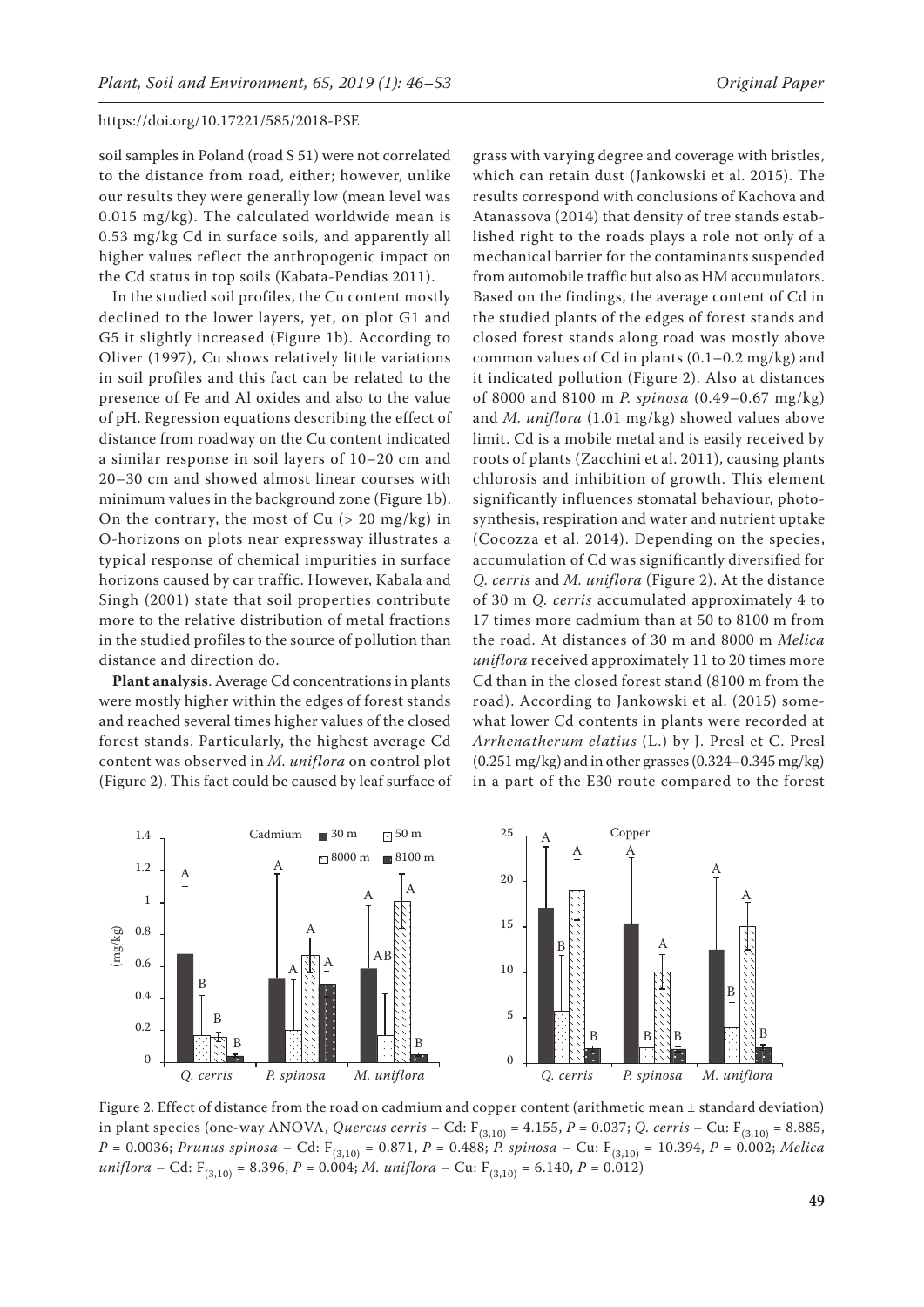stands of the R1. In another study, Cd content found in plants was in the range of 0.3–2.9 mg/kg in Hungary (Naszradi et al. 2004).

Like cadmium, average Cu concentrations in plants were mostly higher within the edges of forest stands and reached several times higher values compared to closed forest stands (Figure 2). At distances of 30 m and 8000 m *Q. cerris* accumulated approximately 3 to 11 times more copper than in the closed forest stands (50 m and 8100 m from the road). *P. spinosa* showed high differences in accumulation of Cu between 30 m and 50 m distance from the road (species received 9 times more of copper in the edge of the forest than in the closed forest stand). From the edges of forest stands (30 m and 8000 m) *Melica uniflora* received approximately 3 to 8.5 times more Cu than of 50 m and 8100 m from the road. In general, uptake and allocation of Cu in plant organs, such as photosynthetic tissues, is high and active (Jasion et al. 2013). Based on the findings, Cu content in the forest edges of 30 m and 8000 m distances was above common values in plants (6–12 mg/kg) and it indicated pollution. In the study of Malinowska et al. (2015), the highest concentration of Cu, regardless of the distance from the road in Poland, was found in *Taraxacum* sp. (14.37 mg/kg), the lowest for *Rumex acetosa* L. (7.55 mg/kg) and *Vicia cracca* L. (8.17 mg/kg).

In the soil of geobiocoenosis G1 (near road) C content was 1.72–2.10 times, Cu 2.27–3.22 times and Cd 1.64–1.77 times higher in comparison with geobiocoenoses G3 and G5 in which the C content in soils was the lowest. According to various authors, excessive values of Cd in contaminated areas remain in the top 30 mm of soil. However, the higher content of element in plants is reflected in the highest transfer coefficient (TC). Better ability to cumulate Cd was observed in plant species from geobiocoenoses G3 (TC *Q. cerris* 1.16; *P. spinosa* 2.40; *M. uniflora* 0.18) and G5 (0.39; 1.65; 2.49) compared to G1 (0.79; 0.17; 2.04), respectively. Also the values of Cu TC of plants from G3 (1.08; 1.06; 96) and G5 (3.13; 1.64; 2.47) were higher, compared to G1 (*Q. cerris* 1.49; *P. spinosa* 0.38; *M. uniflora* 0.58). The explanation consists in different C content in soils and higher Cu fixation by humus, although the TC values can also be influenced by the depth into which the root system penetrates, mainly in trees (fall of element concentration with soil depth).

Heavy metal contamination alters many physiological and metabolic processes in plants. The presented results reflect the combined effect of HM accumulation. The *Chl* content fluctuated in the

range of 143 to 423.3 mg/m<sup>2</sup> (Figure 3). Significantly lower values were determined in species growing along the road (*Q. cerris* on G1, *P. spinosa* with *M. uniflora* on G3). On other plots, significant differences in the chlorophyll content compared to the control plot were not determined for the studied species. Schützendübel and Polle (2002) state that the decrease in *Chl* content under stress (pollution or temperature stress) may be attributed to either its degradation or to reduced biosynthesis. Heavy metals reduce accumulation of photosynthetic pigments 300 by substituting  $Mg^{2+}$  in chlorophyll (Rai et al. 2016). The soil Cu contamination resulted in a decline of photosynthetic pigments (Lin and Jin 2018) and a decrease of  $P_n$  in plants. Also Aggarwal et al. (2012) state that heavy metals (such as  $Hg$ ,  $Cu$ ,  $Cr$ ,  $Cd$ , and  $\alpha$  incavy inclais (such as Fig, Ou, OI, O



Figure 3. Rate of photosynthesis  $(P_n)$ , chlorophyll (*Chl*) content and maximum quantum efficiency of photosystem II ( $F_v/F_m$ ) (arithmetic mean  $\pm$  standard deviation) at a distance of approximately 30 m from the road (G1–G4) compared to the control variant (G5; 8000 m from the road). \*indicates significant differences  $(P < 0.05)$  compared to the control variant (G5) .<br>...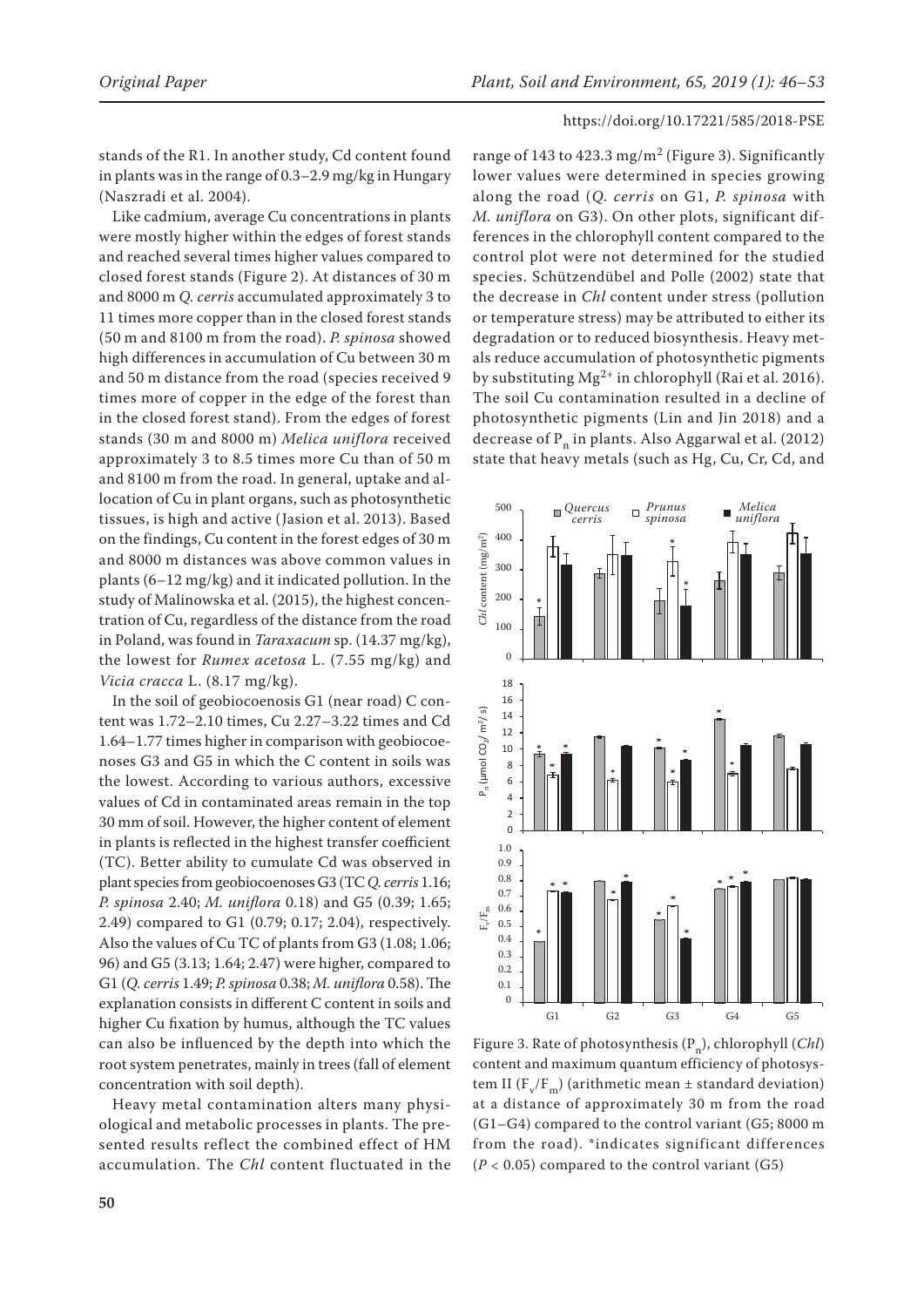Zn) have been found to decrease the *Chl* content in various plants in most cases.

The  $P_n$  was measured and the obtained values are in the range 5.9 to 13.7 µmol  $CO_2/m^2/s$  (Figure 3). On plots G1 and G3 (distance of 30 m) for all monitored species, the  $P_n$  was significantly lower than that from the control plot. Lower  $P_n$  was also measured on G2 and G4 plots in *M. uniflora.* In contrast, *Q. cerris* on G4 had higher P<sub>n</sub> values than on the control plot. The photosynthesis is indirectly reduced by heavy metal accumulation in leaves, which influences the functioning of the stomata and hence rate of photosynthesis and transpiration (Aggarwal et al. 2012). The photosynthesis can also be influenced by airborne dust, Bao et al. (2015) state that road dust decreases  $P_n$  and total chlorophyll. Lower values of net photosynthetic rates of ten woody species in

response to air pollution in Southern China were presented by Zhang et al. (2013).

Pollutants have a direct effect on plants by affecting PSII and PSI (Rai et al. 2016). Significantly lower values of  $F_v/F_m$  in comparison with the control plot were measured at all monitored sites except for *Q. cerris* on G2 (Figure 3). The decline in the value of  $F_v/F_m$  reflects the gradual inactivation of PSII, dissipation of a large amount of excitation energy in the form of heat (Dąbrowski et al. 2015), or a blockage of electron transport (Tuba et al. 2010). Kuklová et al. (2015) state that  $F_v/F_m$  was also lower (< 0.6) for plants growing on air pollutants-loaded plot in Žiar nad Hronom (Slovakia).

Results of the RDA analysis (Figure 4) showed that variability of *Chl* content,  $P_n$  and  $F_v/F_m$  values is species-specific  $(P < 0.001)$ , significantly depend-



*Quercus cerris* (white circle); *Prunus spinosa* (gray circle); *Melica uniflora* (black circle); Cd-soil, Cu-soil – total content of elements in soil; Cd-plant, Cu-plant – total content of elements in plant species; *Chl* – chlorophyll content;  $P_n$  – rate of photosynthesis;  $F_v/F_m$  – maximum quantum efficiency of photosystem II

| Variable<br>Plant species |       | dt | Variance         |                  | P-value              | Signif. code         |
|---------------------------|-------|----|------------------|------------------|----------------------|----------------------|
|                           |       |    | 1.2927           | 18.6692          | $0.001***$           | P < 0.001            |
| C <sub>d</sub><br>Cu      | soil  |    | 0.0439<br>0.1228 | 1.2670<br>3.5456 | 0.268<br>$0.017*$    | ns<br>P < 0.05       |
| C <sub>d</sub><br>Cu      | plant |    | 0.1161<br>0.1089 | 3.3529<br>3.1463 | $0.028*$<br>$0.033*$ | P < 0.05<br>P < 0.05 |

Figure 4. Ordination diagram showing the results of ANOVA by the redundancy discriminant analysis (RDA) analysis among average risk concentration values of soils and plants in relation to physiological parameters of plants. ns – not significant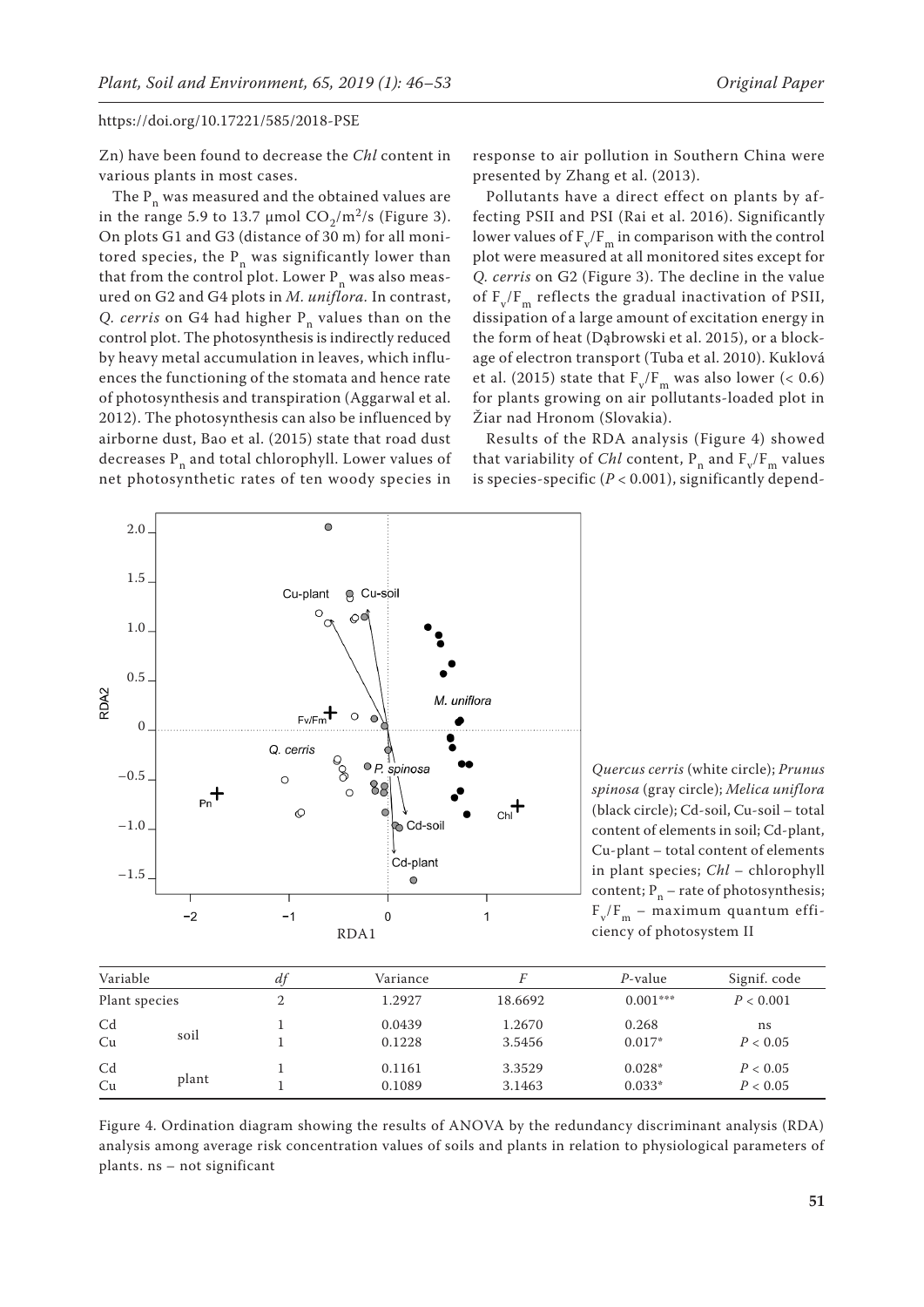ent on the content of Cd and Cu in study plants (*P* < 0.05) and significantly dependent on the content of Cu in soils (*P* < 0.05). However, *M. uniflora* species responded most sensitively to a decrease of average *Chl* content in plant as a consequence of higher accumulation of Cd in leaf tissues. RDA analysis revealed that explanatory variables mostly play an important role in dispersion of the physiological parameters of plants along the first and second canonical axis. The proportion of the total variance, which is explained by all environmental factors, is 52.7% (0.527). The first axis explained 44%, the second axis 8.7% of the variability of all analysed data.

The results showed that average Cd and Cu concentrations in plants within the forest edges of 30 m and 8000 m distances were mostly above common values in plants and it indicated pollution. The content of Cd in soils revealed an increase of an element mostly in top layers of 30 m from the road. Also Cu points marked enrichment of surface horizons caused by car traffic. The results of RDA showed that the most important environmental variables related to physiological parameters of plants were the content of Cd and Cu in plants and content of Cu in soils. However, *M. uniflora* species responded the most sensitively to a decrease of average *Chl* content in plant as a consequence of excessive accumulation of Cd in leaf tissues. The continuity of such research in terms of the studied and other elements concentrations under conditions of polluted air leads to predicting quality, growth and reproduction of plant species under a range of environmental conditions.

## **REFERENCES**

- Aggarwal A., Sharma I., Tripati B.N., Munjal A.K., Baunthiyal M., Sharma V. (2012): Metal toxicity and photosynthesis. In: Itoh S., Mohanty P., Guruprasad K.N. (eds): Photosynthesis: Overviews on Recent Progress and Future Perspectives. New Delhi, IK International Publishing House (Pvt) Limited.
- Amadi A.N., Nwankwoala H.O. (2013): Evaluation of heavy metal in soils from Enyimba Dumpsite in Aba, Southeastern Nigeria using contamination factor and geo-accumulation index. Energy and Environment Research, 3: 125–134.
- Augusto L., Ranger J., Binkley D., Rothe A. (2002): Impact of several common tree species of European temperate forests on soil fertility. Annals of Forest Science, 59: 233–253.
- Bao L., Ma K., Zhang S., Lin L., Qu L. (2015): Urban dust load impact on gas-exchange parameters and growth of *Sophora japonica* L. seedlings. Plant, Soil and Environment, 61: 309–315.
- Cocozza C., Vitullo D., Lima G., Maiuro L., Marchetti M., Toqnetti R. (2014): Enhancing phytoextraction of Cd by combining pop-

lar (clone 'I-214') with *Pseudomonas fluorescens* and microbial consortia. Environmental Science and Pollution Research International, 21: 1796–1808.

- Dąbrowski P., Pawluśkiewicz B., Baczewska-Dąbrowska A., Oglęcki P., Kalaji H.M. (2015): Chlorophyll a fluorescence of perennial ryegrass (*Lolium perenne* L.) varieties under long term exposure to shade. Zemdirbyste-Agriculture, 102: 305–312.
- Galal T.M., Shehata H.S. (2015): Bioaccumulation and translocation of heavy metals by *Plantago major* L. grown in contaminated soils under the effect of traffic pollution. Ecological Indicators, 48: 244–251.
- Hagen-Thorn A., Callesen I., Armolaitis K., Nihlgard B. (2004): The impact of six European tree species on the chemistry of mineral topsoil in forest plantations on former agricultural land. Forest Ecology and Management, 195: 373–384.
- Hjortenkrans D.S.T., Bergbäck B.G., Häggerud A.V. (2008): Transversal immission patterns and leachability of heavy metals in road side soils. Journal of Environmental Monitoring, 10: 739– 746.
- Jankowski K., Ciepiela A.G., Jankowska J., Szulc W., Kolczarek R., Sosnowski J., Wiśniewska-Kadżajan B., Malinowska E., Radzka E., Czeluściński W., Deska J. (2015): Content of lead and cadmium in aboveground plant organs of grasses growing on the areas adjacent to a route of big traffic. Environmental Science and Pollution Research International, 22: 978–987.
- Jasion M., Samecka-Cymerman A., Kolon K., Kempers A.J. (2013): *Tanacetum vulgare* as a bioindicator of trace-metal contamination: A study of a naturally colonized open-pit lignite mine. Archives of Environmental Contamination and Toxicology, 65: 442–448.
- John R., Ahmad P., Gadgil K., Sharma S. (2008): Effect of cadmium and lead on growth, biochemical parameters and uptake in *Lemna polyrrhiza* L. Plant, Soil and Environment, 54: 262–270.
- Kabala C., Singh B.R. (2001): Fractionation and mobility of copper, lead, and zinc in soil profiles in the vicinity of a copper smelter. Journal of Environmental Quality, 30: 485–492.
- Kabata-Pendias A. (2011): Trace Elements in Soils and Plants. 4th Edition. Boca Raton, Taylor and Francis Group.
- Kachova V., Atanassova I. (2014): Influence of forest vegetation on reduction of soil contamination with heavy metals. Silva Balcanica, 15: 58–67.
- Kayhanian M., Fruchtman B.D., Gulliver J.S., Montanaro C., Ranieri E., Wuertz S. (2012): Review of highway runoff characteristics: Comparative analysis and universal implications. Water Research, 46: 6609–6624.
- Kocher B., Wessolek G., Stoffregen H. (2005): Water and heavy metal transport in roadside soils. Pedosphere, 15: 746–753.
- Kuklová M., Hniličková H., Kukla J., Hnilička F. (2015): Environmental impact of the Al smelter on physiology and macronutrient contents in plants and Cambisols. Plant, Soil and Environment, 61: 72–78.